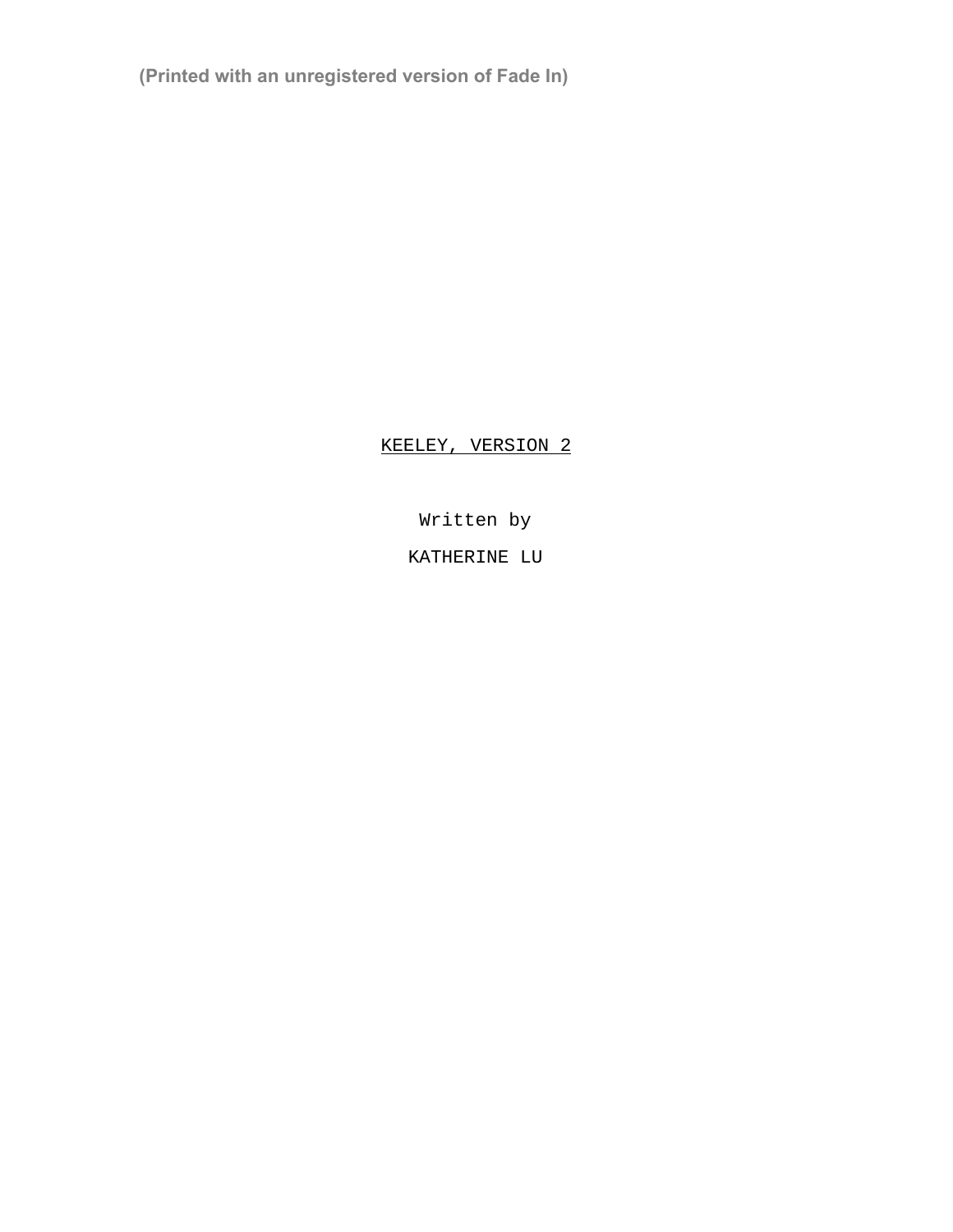**(Printed with an unregistered version of Fade In)**

INT. APARTMENT - NIGHT

The apartment is spacious and austere, reminiscent of a five-star hotel suite. The scene starts off focusing on a pair of feet tiptoeing across the marble floor.

The camera zooms out to show the slender legs of a WOMAN, walking towards the silhouette of a MAN sitting on a couch. Behind him is a view overlooking large buildings on a waterfront, the signature skyline of Shanghai.

The camera slowly zooms out further to show she's wearing nothing but a men's dress shirt, her hair a careless sunkissed blonde. She walks over to the man, crawling into his lap.

The camera cuts to her face, and she looks both fragile and sultry. But once her head rests on his shoulders, her expression is one of resigned despondency. She gazes out the window, past the buildings.

> MAN (O.S.) How did I get so lucky...?

> > FADE TO:

INT. CAFE - DAY - FLASHBACK

The cafe is bustling with customers coming in and out. Most are dressed business professional.

KEELEY, 21, is a bare-faced natural beauty. With hazel eyes and hair that illuminates her face, she doesn't need much but a smile to catch the eyes of strangers.

ANNA, 32, hair in a tight bun and wearing a starched kitchen apron, hands Keeley her new apron.

> ANNA Your uniform is a white shirt and black pants. Leave the apron before you leave. You already read the new employee manual?

KEELEY (confidently, in charming Australian accent) ...Yes! I did.

ANA

In that case, why is your hair down?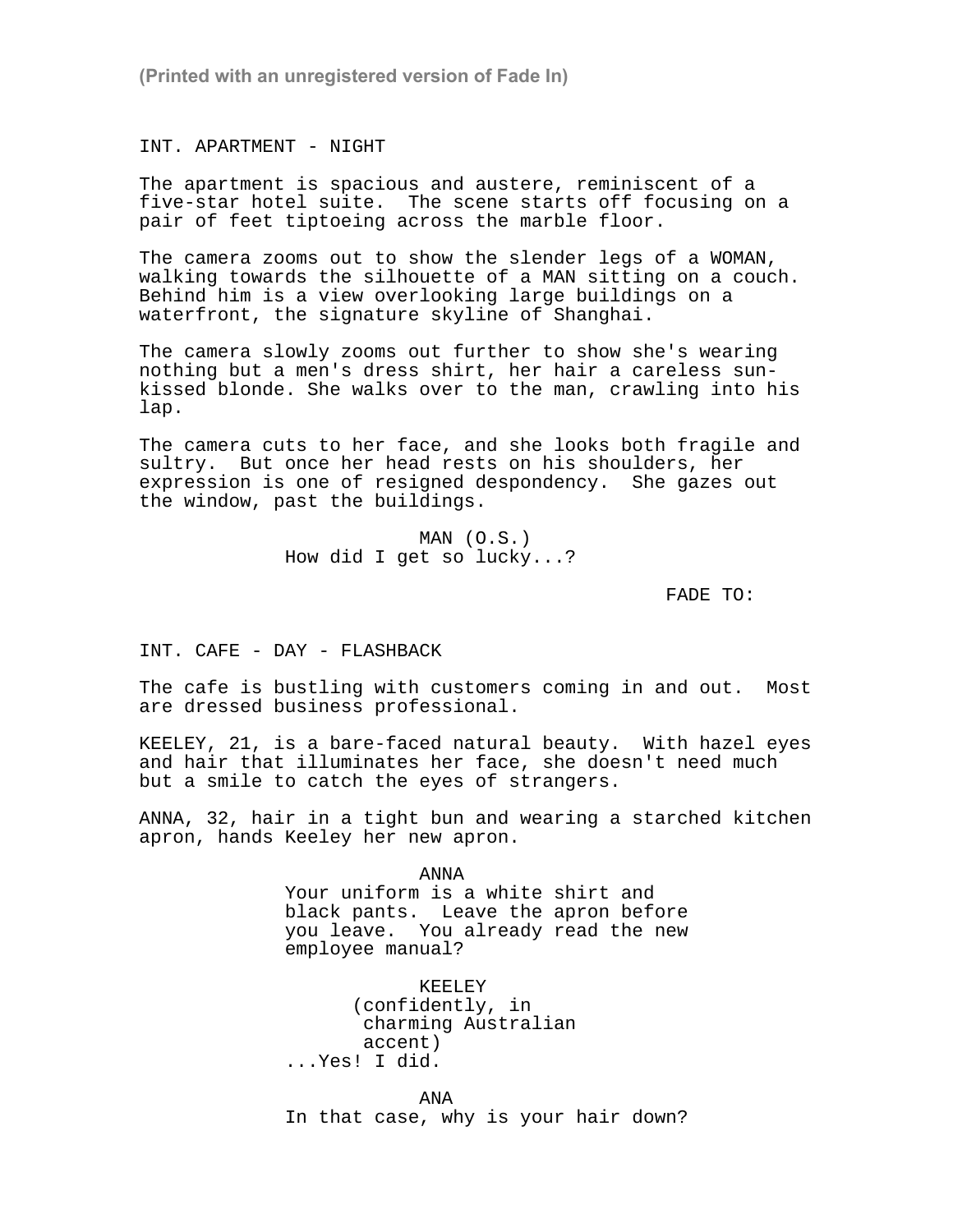KEELEY I, uh... oh! I was going to head to the restroom first to make sure I get a neat ponytail.

Anna looks Keeley up and down, gauging Keeley's merits.

ANNA You get a 10-minute break when Jojo takes over.

Keeley gives a thumbs up, and turns back too abruptly, knocking two lattes out of a waiter's tray. Coffee sprays all over her and her new coworker.

Keeley is stunned at the mess. So is her coworker.

KEELEY I'm so sorry! I'll get this cleaned up!

Keeley rushes to the nearest mop, only to slip on the spilled coffee. She lets out a yelp and everyone in the cafe goes silent to look at her.

Anna looms over Keeley, who is on the ground.

ANNA Clean yourself up, and head to the cash register.

KEELEY

Yes... sorry!

Keeley picks up her apron, and briskly makes her way to the bathroom, her face red with embarrassment. She looks in the mirror, and sees her white shirt is soaked through with coffee. Her face starts puckering into a sob.

Before tears come, she wipes her face clean and pulls her hair tight into a ponytail. She loosens a few strands of hair to look more casual, and gently blots on some red lipstick.

She heads to the cash register, as if nothing has happened.

KEELEY (cont'd) Hello, what can I get for you?

MARKUS VAN DIJK, 42, stands calmly behind the glass showcase in a deliciously expensive Faconnable button-up shirt. Though he has a slight bucktooth, he still carries a certain charisma.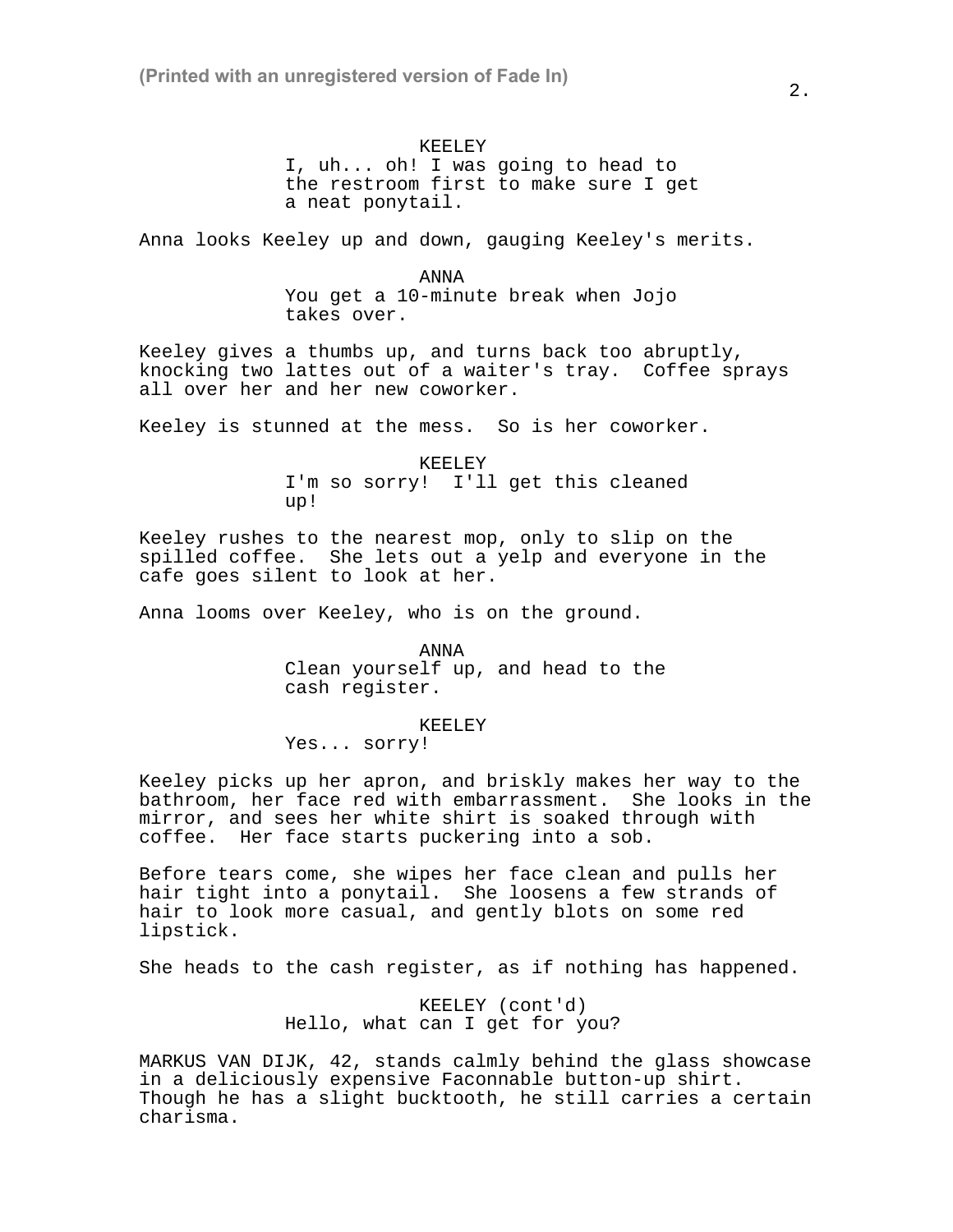Keeley has difficulty ringing up the order, and the coworker working the adjacent register punches it in for her without missing a beat.

> KEELEY ...That will be 124, please!

Markus eyes her stained shirt, and glances at the other barista still mopping up the previous spill.

MARKUS

(winking) First day?

KEELEY

Tell me about it.

Markus hands her a credit card, his hand boasting a wedding ring.

He digs in his wallet, and musters out his business card, which reads his name and title: CHIEF FINANCIAL OFFICER.

> MARKUS In case you want your first day to also be your last.

Keeley graciously accepts the card, but hesitantly slips it into her pocket.

FADE TO:

### INT. RESTAURANT - EVENING

Markus and Keeley sit intimately at a bar facing each other. They're already halfway through their red wine.

He places his hand on Keeley's knee, his wedding ring conspicuously missing from his finger.

> MARKUS So how did a pretty girl like you end up in Shanghai?

> > CUT TO: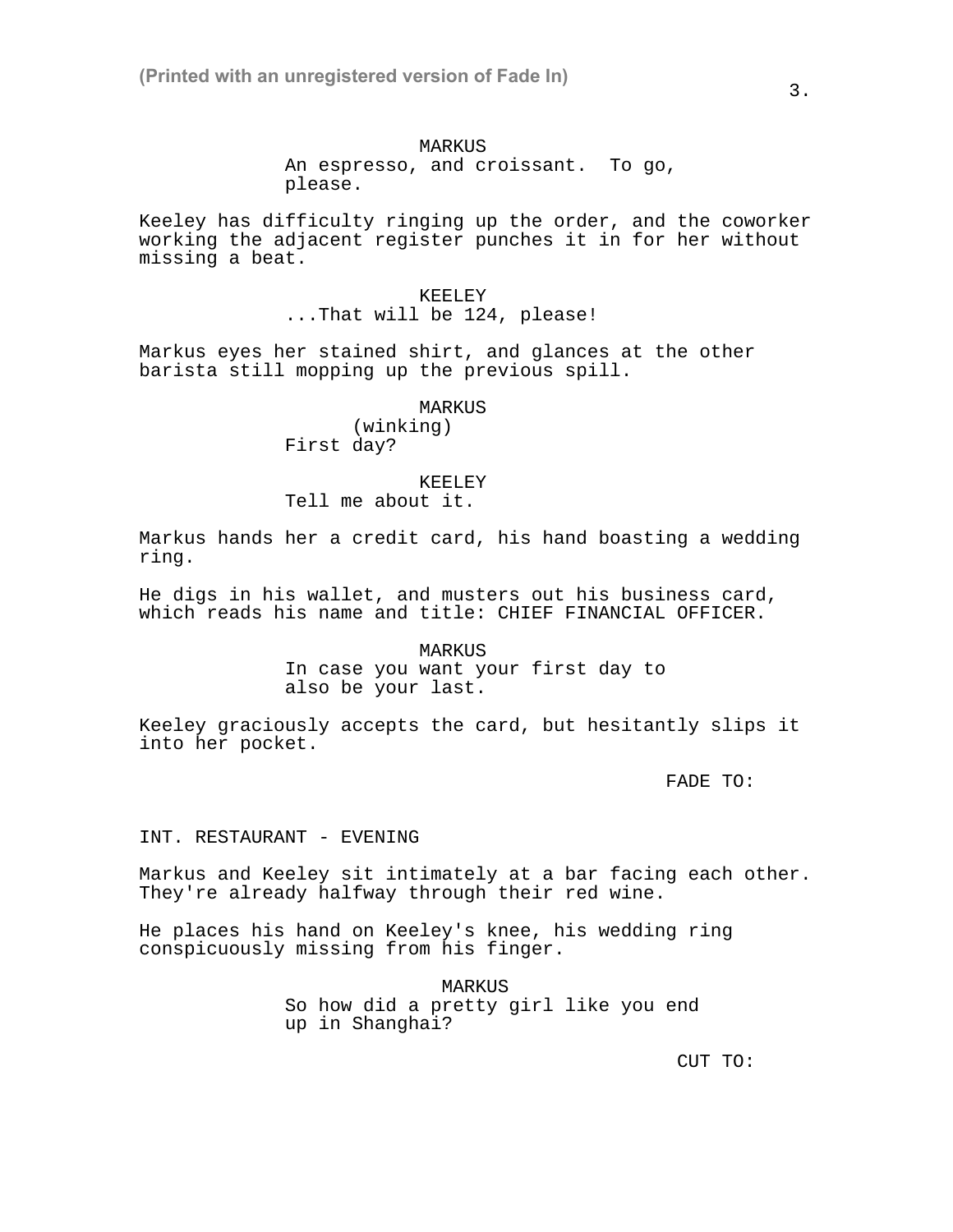INT. KEELEY'S HOME IN AUSTRALIA - FLASHBACK

Keeley is cowered against a wall, the living room lit up with the din blue glow of a television.

A bottle is flung from out of screen aimed at Keeley. She ducks, and it almost hits her face before shattering all over the ground.

END OF FLASHBACK.

CUT BACK TO:

INT. RESTAURANT

### KEELEY (happily, betraying nothing of her actual reason) Adventure.

FADE TO:

INT. BEDROOM - MONTHS LATER

Keeley, in a slinky black dress, is in the bedroom putting on jewelry. Though undeniably elegant, her attire comes across more like a costume than an outfit she would wear.

While dabbing on lipstick in front of her vanity stand, she speaks to Markus.

> KEELEY After the dinner party, do you think we can go to a bar?

MARKUS (O.S.) I planned for us to head home right after.

KEELEY Alright... dinner ends early, at 8.

MARKUS (O.S.) Yes, that's right.

Markus walks to Keeley and hugs her shoulders from behind. He kisses her on the nape of her neck.

We see their reflection, and Markus lovingly admires Keeley from the mirror.

4.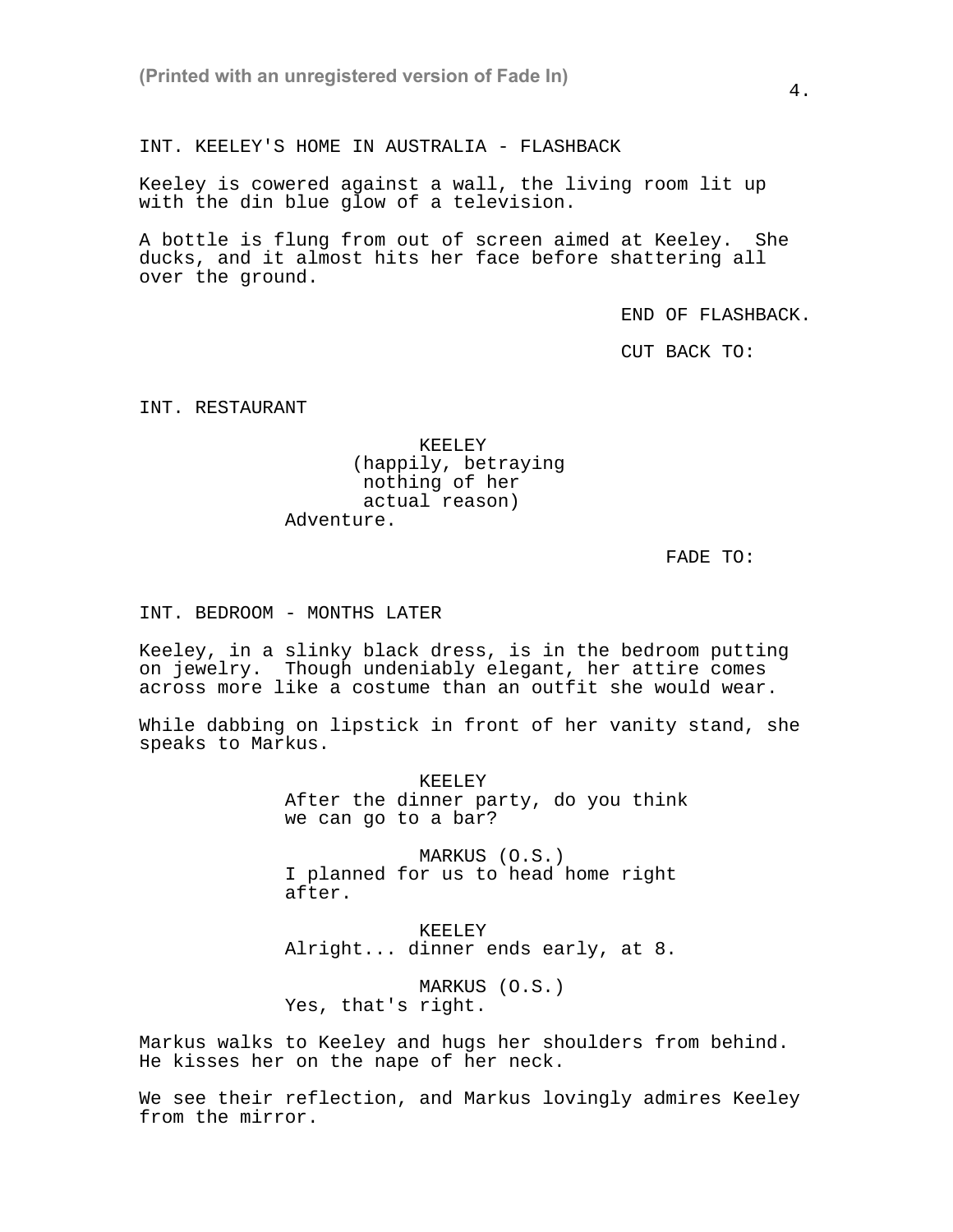**(Printed with an unregistered version of Fade In)**

# MARKUS Beautiful. (beat) Ready, darling?

He walks out to get the elevator. Keeley opens her mouth, but does not let herself say anything.

CUT TO:

INT. VENUE SPACE - MOMENTS LATER

Keeley drinks a martini, eyeing the crowd. Markus is next to her, in deep conversation with his colleagues.

# MARKUS ...and that is why China has grown to be such a world super power. With the president's One Belt, One Road initiative, it may propel them even further.

COLLEAGUE #1 And Miss Keeley, what do you think? Of One Belt, One Road?

Keeley is caught off guard, too busy people watching.

KEELEY Oh! Well, I... I guess my main question is why aren't there more belts?

Markus and his colleagues are silent before he breaks out into a convincing laugh.

> MARKUS This one! She's a real jokester.

His colleagues also start laughing, and Keeley smiles to hide her embarrassment.

INT. TAXI - AN HOUR LATER

Keeley is looking out the window as Markus scrolls through his emails on the phone. The taxi ride is silent save for the sound of cars driving by.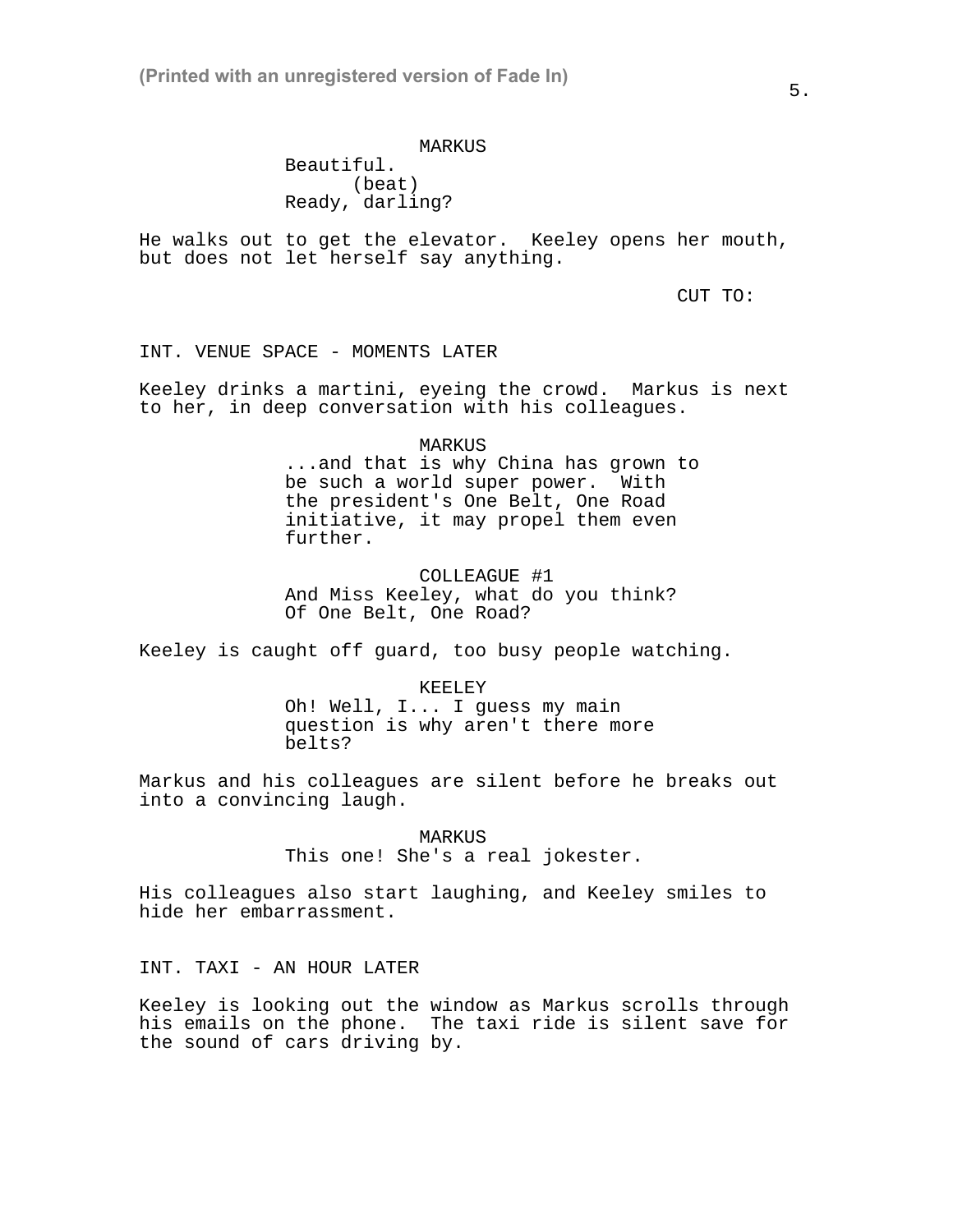MARKUS

Sometimes I wonder why can't you be more like Miriam? She always knew what to say.

KEELEY You chose to leave her...

Markus turns to look at her.

MARKUS What did you say?

Keeley turns to look back at Markus.

KEELEY

Nothing.

Keeley looks back at the window, and her hand heads to Markus's knee. His leg tenses in response, but relaxes.

INT. APARTMENT - MOMENTS LATER

Markus looks exhausted with bags under his eyes. Keeley, with a spring still to her step, stretches her arms up.

> KEELEY Are you sure you don't want to visit a bar?

Markus heads to the bedroom and jumps face down into the bed.

MARKUS

Yes. I'm positive.

Keeley walks to the bedroom. Once she is within arm's reach, Markus gently pulls her by the wrist, signaling to get in bed.

CUT TO:

EXT. ALLEYWAY IN AUSTRALIA - FLASHBACK

Keeley is walking briskly down an alleyway, arms crossed, trying to get farther from a MAN yelling down the other end.

> ALLEY MAN (drunken slur) You get back here! Where do you think you're going?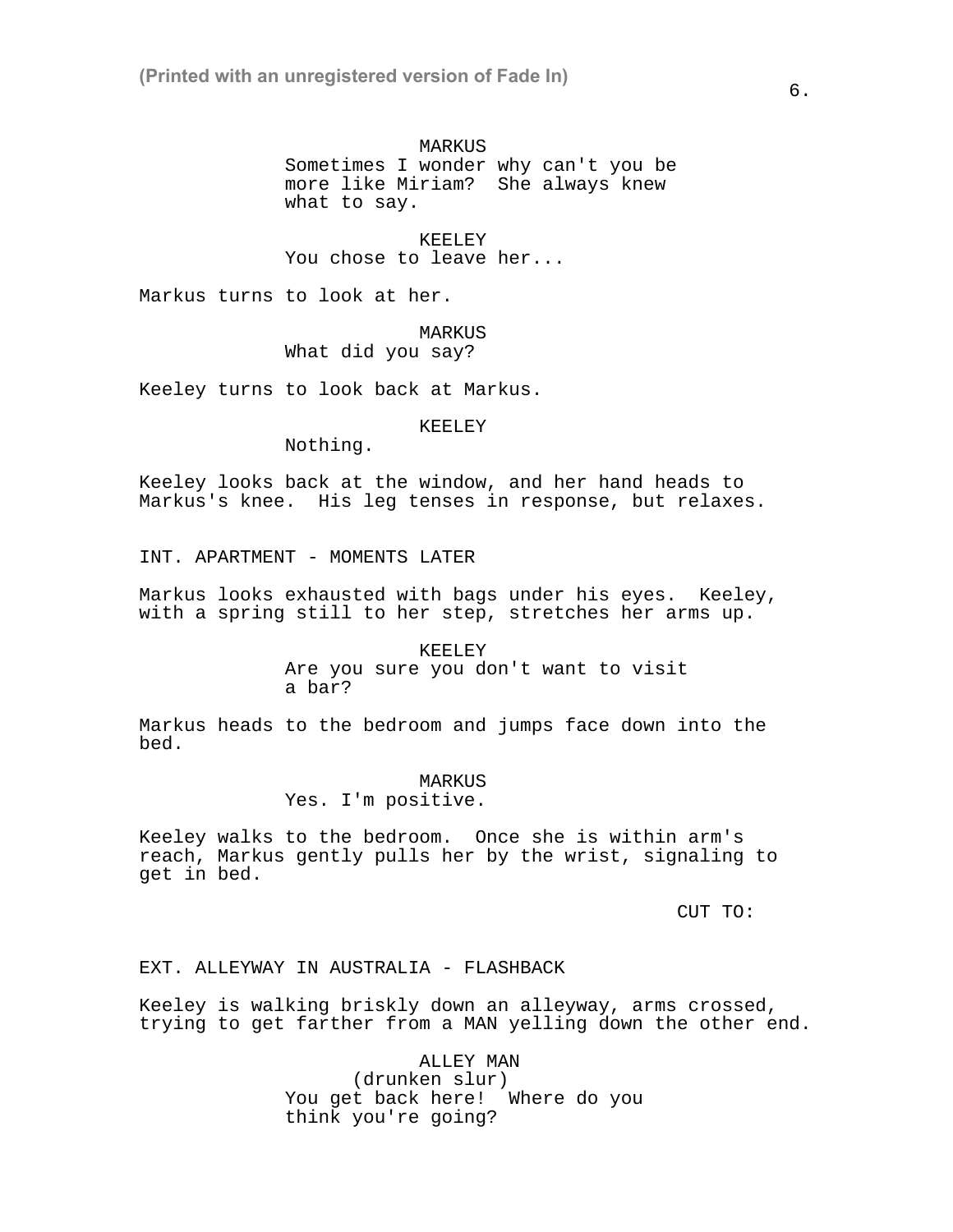His arm immediately grabs Keeley's wrist, his hand much larger and stronger than her slender arm.

#### KEELEY

You're hurting me!

After a couple of attempts to free herself, Keeley bites down on the man's arm, and she yanks her arm away. She runs onto the main road, aimlessly, not looking back.

END OF FLASHBACK.

CUT TO:

### INT. APARTMENT - BACK TO PRESENT DAY

Keeley almost pulls away at Markus's grasp, but softens, and climbs into the other side of the bed, facing the other way. The camera, focused on Keeley, show's Markus's arm wrap around her waist.

FADE TO:

INT. APARTMENT KITCHEN - THE NEXT MORNING

Markus drinks coffee at the table, reading the newspaper. Keeley heads out of the bedroom, purse in hand.

> KEELEY I'm going to head out, I'll see you later!

> > MARKUS

Where to?

KEELEY

The mall.

MARKUS

Which one?

KEELEY

IFC.

MARKUS How are you getting there? Are you meeting anyone?

KEELEY Taxi? And I don't plan on it. 7.